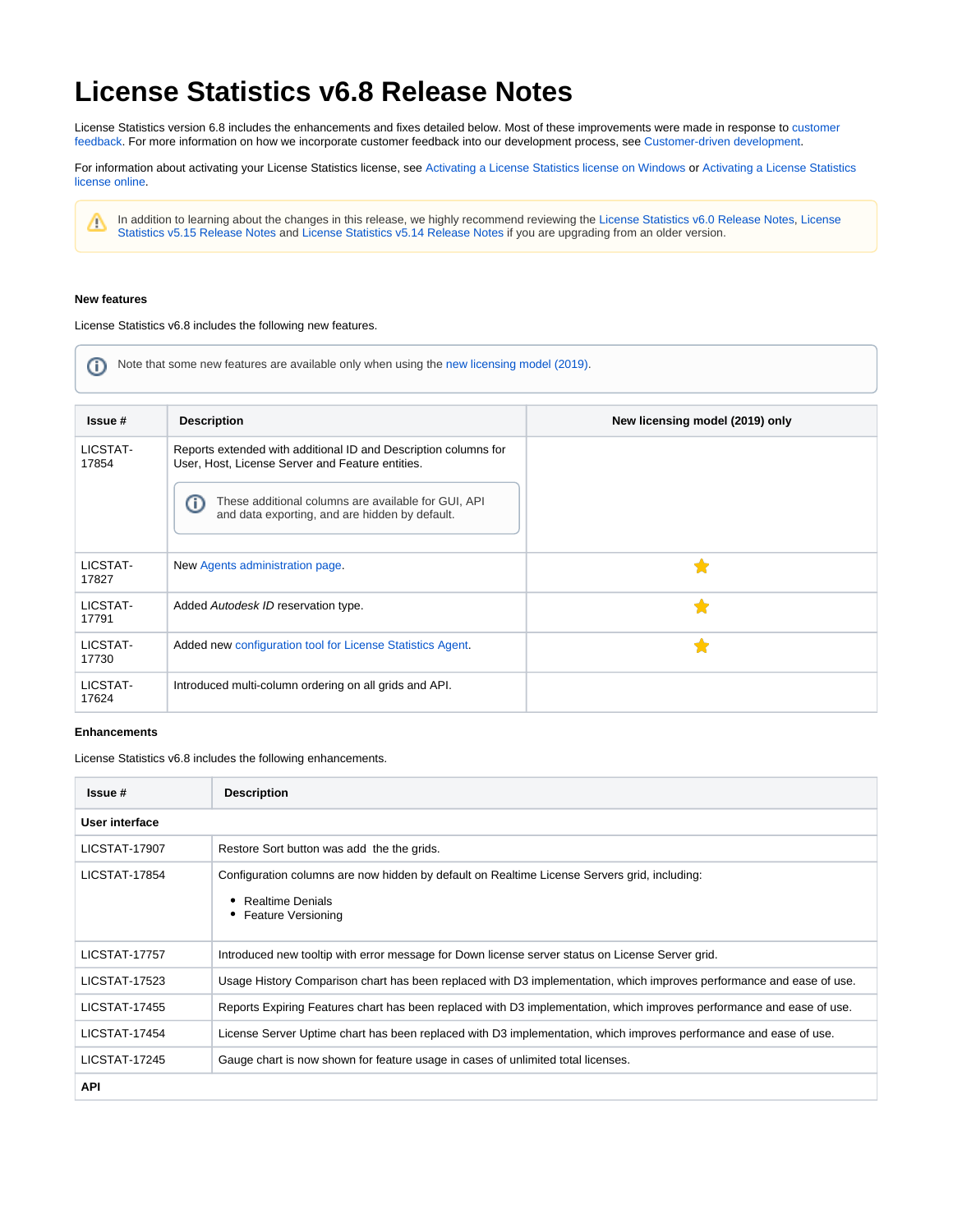| <b>LICSTAT-17154</b>               | Introduced reorganized API v2.                                                                                                                                |  |
|------------------------------------|---------------------------------------------------------------------------------------------------------------------------------------------------------------|--|
|                                    | ന<br>Currently, v1 is fully supported and compatible with v2. However, v1 is marked as deprecated and support for it will<br>be removed in the future.        |  |
| <b>License Managers</b>            |                                                                                                                                                               |  |
| <b>LICSTAT-17752</b>               | Feature usage is now counted for license users for Autodesk license manager.                                                                                  |  |
| <b>License Statistics Manager</b>  |                                                                                                                                                               |  |
| <b>LICSTAT-17811</b>               | Incorporated visual enhancements.                                                                                                                             |  |
| <b>LICSTAT-17554</b>               | Applied persistent default values for embedded database configuration.                                                                                        |  |
| <b>LICSTAT-17553</b>               | Set default ports for secured and unsecured connections.                                                                                                      |  |
| <b>LICSTAT-17551</b>               | Added better filters when browsing for the files.                                                                                                             |  |
| <b>LICSTAT-17548</b>               | Improved stability of the Open button state.                                                                                                                  |  |
| <b>LICSTAT-17546</b>               | Improved behavior of Start/Stop service buttons.                                                                                                              |  |
| <b>LICSTAT-17544</b>               | Added ability to download support file directly from License Statistics Manager.                                                                              |  |
| <b>License Statistics</b><br>Agent |                                                                                                                                                               |  |
| <b>LICSTAT-17725</b>               | License Statistics Agent's history is now limited in time and size.                                                                                           |  |
| <b>Application architecture</b>    |                                                                                                                                                               |  |
| <b>LICSTAT-17972</b>               | Upgraded License Activator to v1.11.                                                                                                                          |  |
| <b>LICSTAT-17563</b>               | Upgraded ExtJS to v7.2.0.                                                                                                                                     |  |
| Logging                            |                                                                                                                                                               |  |
| LICSTAT-17742                      | Improved "Version data expected but not set" log warning, including clarifying the message text and moving the warning from<br>the Event Log to the log file. |  |

## **Fixes**

License Statistics v6.8 includes the following fixes.

| Issue #              | <b>Description</b>                                                                                            |
|----------------------|---------------------------------------------------------------------------------------------------------------|
| LICSTAT-18016        | Fixed an issue with features with the same name with daemons on the same port for FlexNet license server.     |
| <b>LICSTAT-17981</b> | Fixed an issue with wrong filter type for Gathering column on License Server Group administration.            |
| LICSTAT-17950        | Fixed an issue with inconsistent usage on Feature Current Usage report for LS-DYNA license server.            |
| <b>LICSTAT-17929</b> | Fixed an issue with inability to change password of currently logged in user on the User Management page.     |
| <b>LICSTAT-17923</b> | Fixed an issue with error: Autodesk unknown error: Caused by: java.lang.IllegalStateException: Duplicate key. |
| <b>LICSTAT-17922</b> | Fixed an issue with failure to show host count on License Details Page.                                       |
| LICSTAT-17864        | Fixed an issue with unknown error when there are no Autodesk features to parse.                               |
| <b>LICSTAT-17846</b> | Fixed an issue with crashing liblmxvendor.dll.                                                                |
| <b>LICSTAT-17817</b> | Fixed an issue with hidden sort icon for long column name.                                                    |
| <b>LICSTAT-17816</b> | Fixed an issue with unknown error when inserting data: Data truncation: Data too long for column 'Pattern'.   |
| <b>LICSTAT-17803</b> | Fixed an issue with missing vendor daemon name in FlexNet output.                                             |
| <b>LICSTAT-17780</b> | Fixed an issue with username separation for FlexNet license server.                                           |
| <b>LICSTAT-17754</b> | Fixed an issue with heat map failing to show colors for small ranges.                                         |
| <b>LICSTAT-17565</b> | Fixed an issue with parsing username for Dassault license server.                                             |